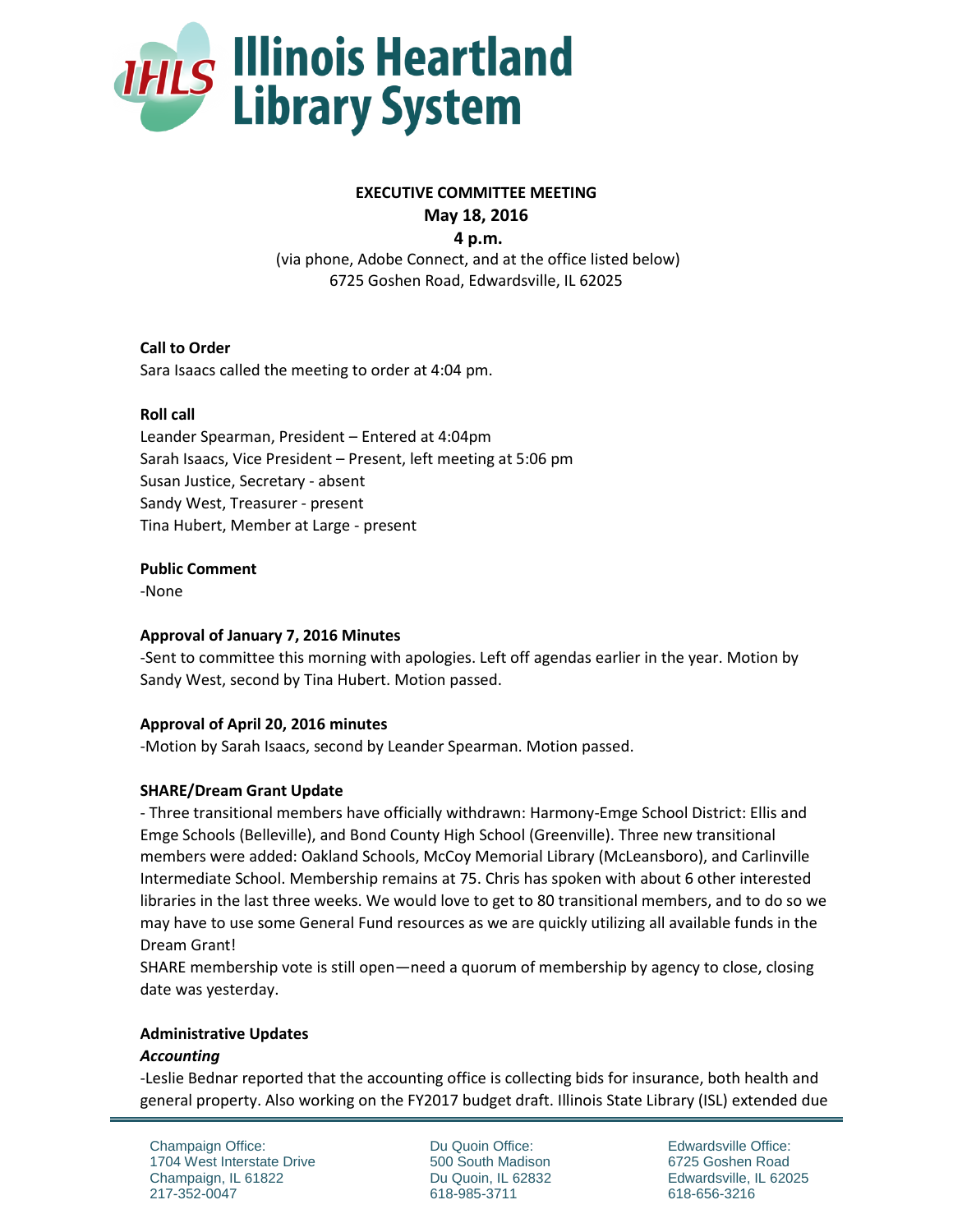date for System Area and Per capita Grant application to June 30 which will allow us more time to consider options. At this point we are considering submitting two draft budgets to the board in advance of the May meeting: One that is realistic and as close to FY16 allocation as possible, and a second that reflects the actual expenditures we need to optimally run the system and will more closely reflect the \$3.364 M annual allocation.

# *IT*

-IT is looking at alternatives to land lines: cellular lines for all land lines. IHLS is beginning a physical inventory project.

## *Facilities and Operations*

-Effective July 1: 8 routes for Champaign and Edwardsville, 3 routes for Du Quoin (a smaller southern delivery operation). Laboratory for Applied Spatial Analysis/SIUE recommendation is to maintain 3 buildings for delivery. Not cost-effective to have only 2 hubs for delivery. Will be replacing 3 vehicles this fiscal year: 1 will be a box truck that will be necessary as we return to hub to hub delivery. As we approach July 1, the other change we plan to implement is the dedicated drivers and dedicated sorters: offering sorter positions to our current driving staff to see if any would voluntarily move to this position. No info yet from operations managers. We continue to work with RAILS on ILDS delivery process. To date have not received a draft contract.

## **Grants and Membership**

-The physical move of equipment has begun from Illinois Machine Sublending Agency (IMSA) to ISL. IMSA staff to Springfield next month to train ISL staff on procedures. Ellen touching base and making personal visits with several special libraries.

#### **Staffing**

-Leslie reported IHLS hired a page/sorter at Du Quoin. She is reviewing current work from home agreements.

**Open Meeting Act**

-None

**Committee Updates Membership and Policy** -None

#### **Finance**

-Sandy West reported the May meeting was held and April bill payment was accepted. Adrienne updated on grant applications.

#### **Personnel**

-Leslie: via Adrienne, continue to go through Personnel Code for recommendations to bring to entire board. Plan to have recommendations for suggested changes in the code at the June board meeting.

# **Facilities and Operations**

-Sarah said LASA presented a power point that will be shared with board. Roof leaks in Du Quoin were repaired. Working on quote for door modification in Champaign. Edwardsville is preparing for Illinois Library Delivery Service (ILDS).